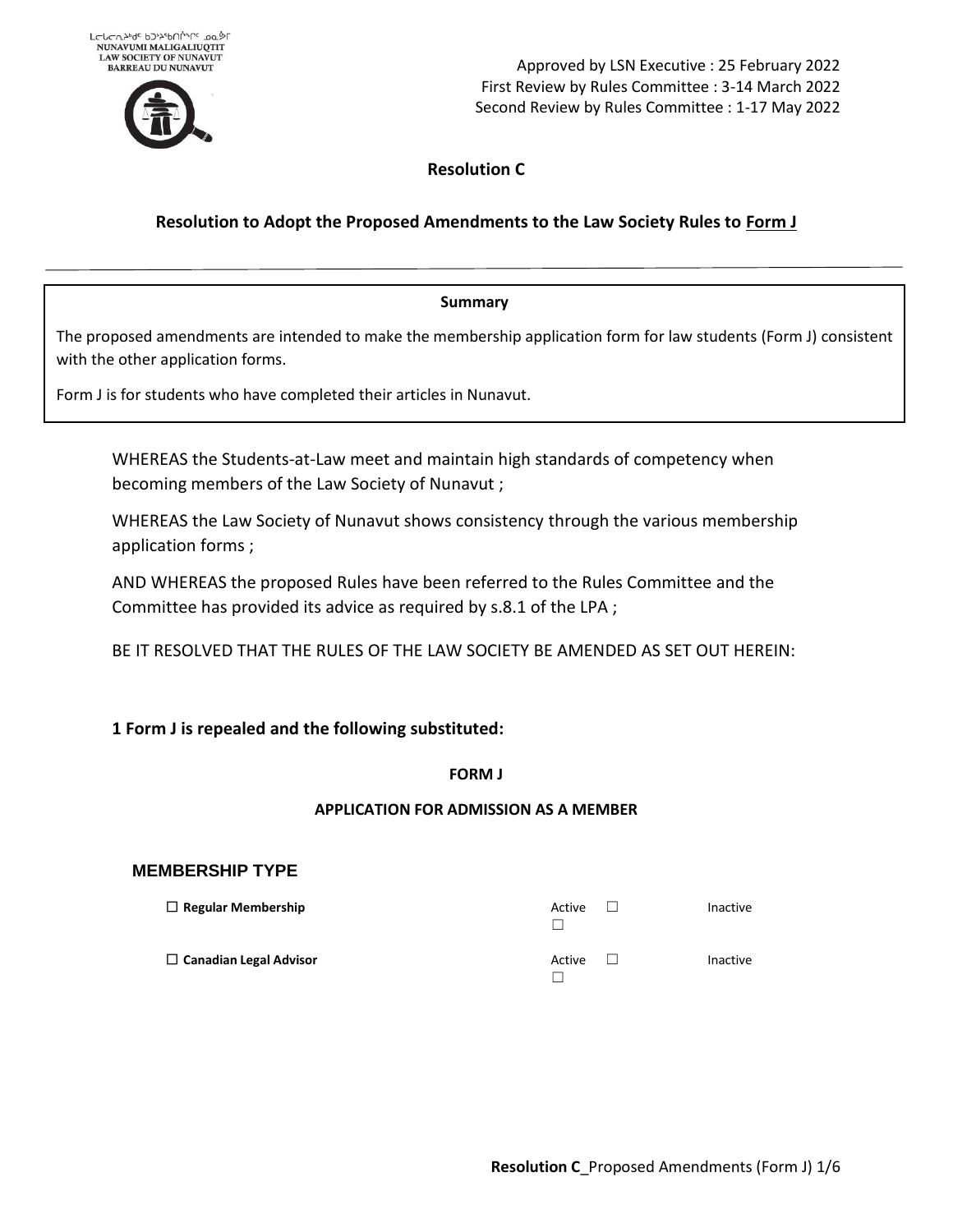# **PART A: PERSONAL INFORMATION**

1. Name

| Last name  | First name           | Middle name(s) |  |  |
|------------|----------------------|----------------|--|--|
| Birth date | Place of birth<br>v. |                |  |  |

YYYY/MM/DD

#### 4. Date of Admission as a Student-at-Law

YYYY/MM/DD

## **PART B: CONTACT INFORMATION - CONFIDENTIAL**

1. Correspondence Address

| Street      |                    |
|-------------|--------------------|
| City        | Province/Territory |
|             |                    |
| Postal code | Telephone          |
|             |                    |
| Email       |                    |
|             |                    |

#### 2. Contact information for current employer (if different from that provided in subsection 1, above)

| Street      |                    |
|-------------|--------------------|
| City        | Province/Territory |
|             |                    |
| Postal code | Telephone          |
|             |                    |
| Email       |                    |
|             |                    |

## **PART C: PROFESSIONAL INFORMATION**

1. Current Employer (PUBLIC INFORMATION TO BE PUBLISHED ON LSN WEBSITE)

| Name          |                    |
|---------------|--------------------|
| <b>Street</b> |                    |
| City          | Province/Territory |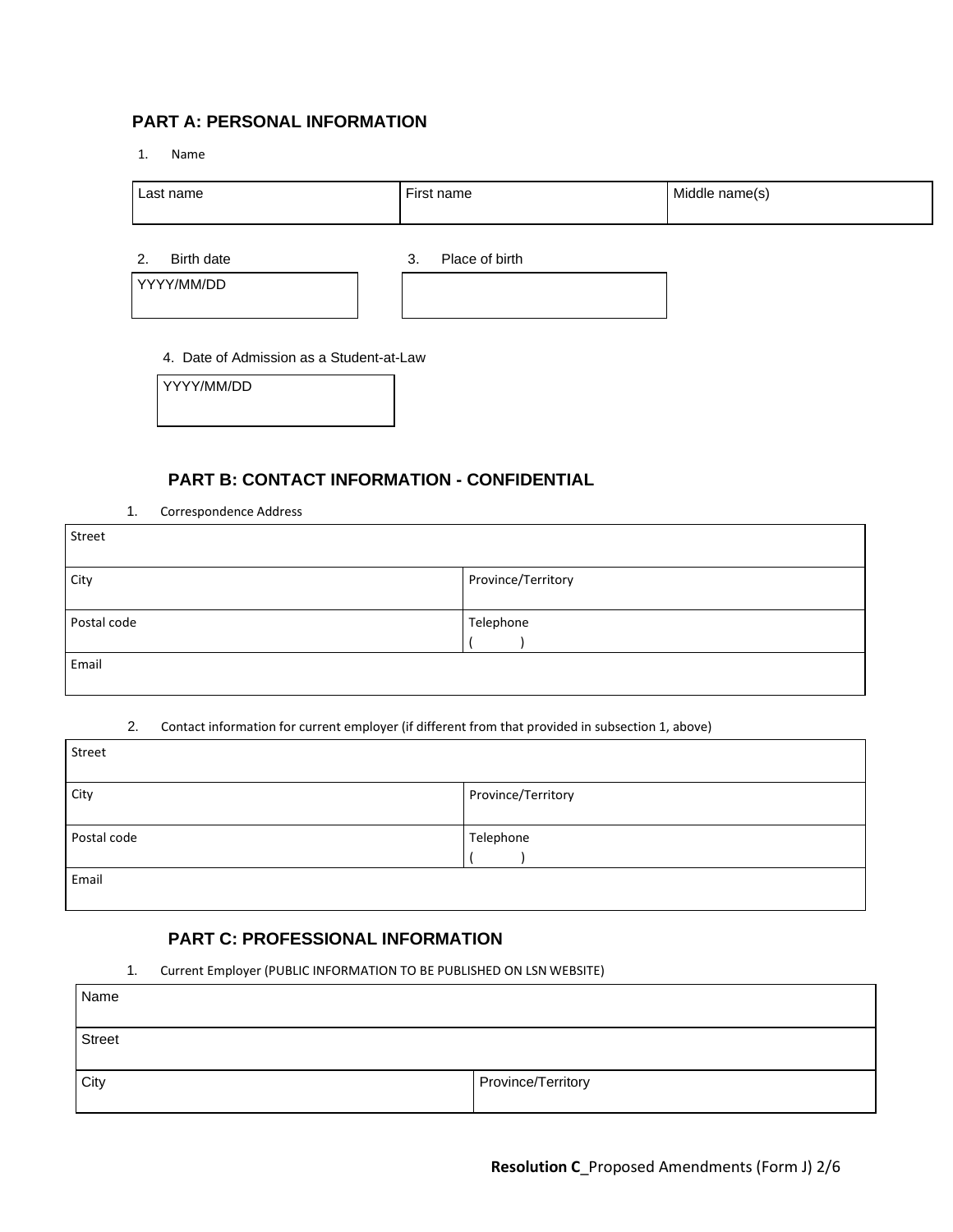| Postal code | Telephone |
|-------------|-----------|
|             |           |
| Email       |           |

2. (1) List chronologically all of the law societies or governing bodies of which you are or have been a member.

| Date of admission<br>(YYYY/MM/DD) | Society/Jurisdiction | Status (active, inactive,<br>retired, honorary) | Date of resignation (if<br>applicable) |
|-----------------------------------|----------------------|-------------------------------------------------|----------------------------------------|
|                                   |                      |                                                 |                                        |
|                                   |                      |                                                 |                                        |
|                                   |                      |                                                 |                                        |
|                                   |                      |                                                 |                                        |

(2) I have NO disciplinary proceeding pending or that have been taken against me as a member of the societies or bodies in subsection  $(1)$   $\Box$  , EXCEPT the following:

|     | The results of any disciplinary proceedings taken against me were:                                                                                                                                             |
|-----|----------------------------------------------------------------------------------------------------------------------------------------------------------------------------------------------------------------|
|     |                                                                                                                                                                                                                |
|     |                                                                                                                                                                                                                |
|     |                                                                                                                                                                                                                |
| (3) | I have NO claims for lawyers' professional liability insurance that are pending or have been made against<br>me as a member of the societies or bodies listed in subsection (1) $\Box$ , EXCEPT the following: |
|     |                                                                                                                                                                                                                |
|     |                                                                                                                                                                                                                |
|     | The results of any claims for lawyers' professional liability insurance made against me were:                                                                                                                  |
|     |                                                                                                                                                                                                                |
|     |                                                                                                                                                                                                                |
|     |                                                                                                                                                                                                                |
|     |                                                                                                                                                                                                                |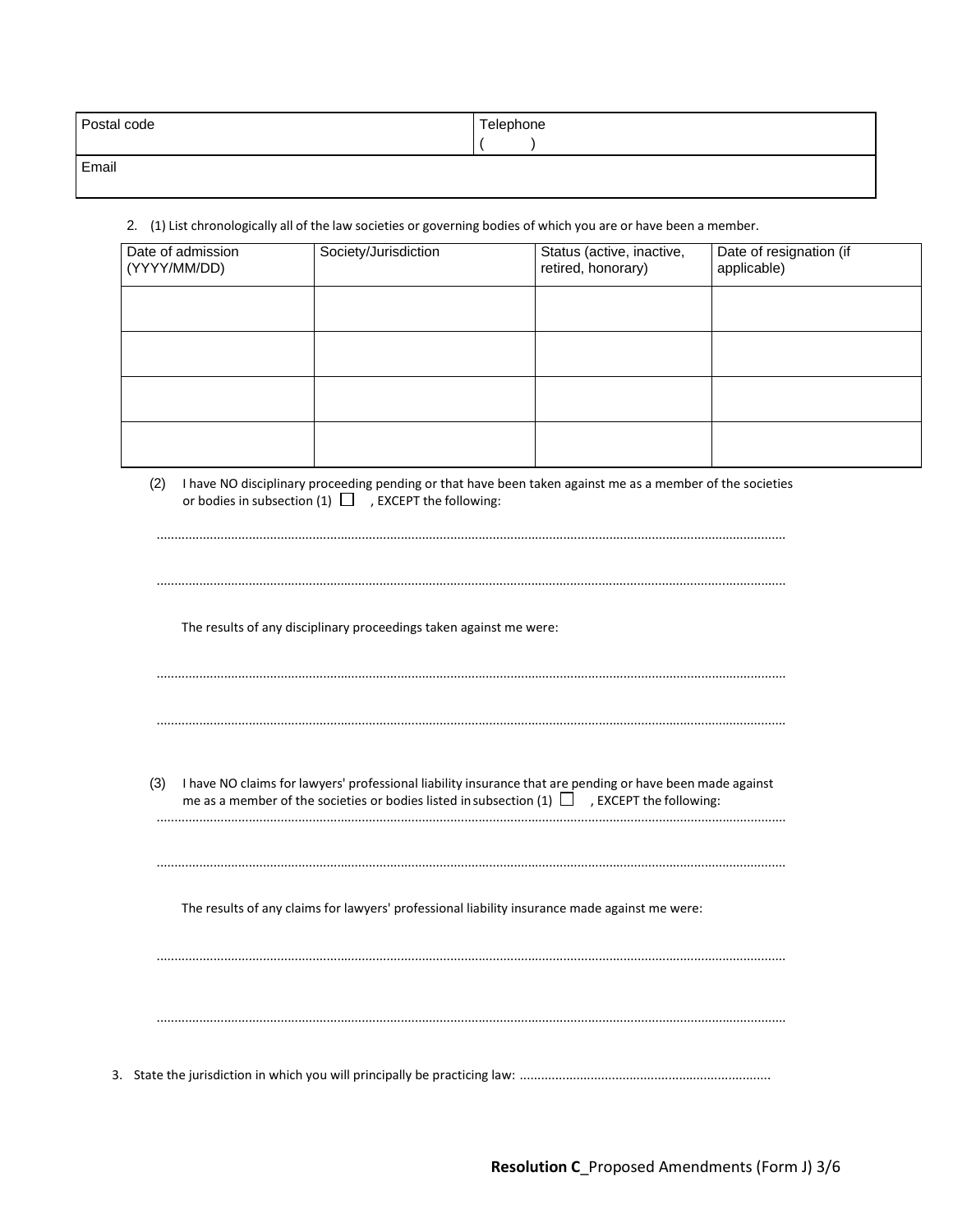| 4. | Please respond by marking the appropriate column.                                                                                                                                                                                                                                                                                                                                                                         |            |                 |
|----|---------------------------------------------------------------------------------------------------------------------------------------------------------------------------------------------------------------------------------------------------------------------------------------------------------------------------------------------------------------------------------------------------------------------------|------------|-----------------|
|    |                                                                                                                                                                                                                                                                                                                                                                                                                           | Yes $\Box$ | No $\Box$       |
|    | (a) I have since attaining the age of 18 years been convicted of an<br>offence under the Criminal Code, the Narcotic Control Act, the<br>Food and Drugs Act, the Income Tax Act, the Income Tax Act<br>(Canada), the Bankruptcy Act, the Excise Tax Act, legislation of<br>any province or territory respecting securities or income tax or any<br>legislation similar to any of the foregoing in any other jurisdiction. |            |                 |
|    | (b) I have been adjudged a bankrupt in a legal proceeding.                                                                                                                                                                                                                                                                                                                                                                | Yes $\Box$ | No <sub>1</sub> |
|    | (c) I have changed my name.                                                                                                                                                                                                                                                                                                                                                                                               | Yes $\Box$ | No $\square$    |
|    | (d) I have had a civil judgment made against me relating to fraud.                                                                                                                                                                                                                                                                                                                                                        | Yes $\Box$ | No <sub>1</sub> |
|    | (e) I am a judgment debtor.                                                                                                                                                                                                                                                                                                                                                                                               | Yes $\Box$ | No $\square$    |
|    | (f) I have been found guilty in a disciplinary action instituted<br>against me as a member of a professional organization.                                                                                                                                                                                                                                                                                                | Yes $\Box$ | No $\square$    |
|    | (g) I have been held in civil contempt.                                                                                                                                                                                                                                                                                                                                                                                   | Yes $\Box$ | No $\Box$       |

Attach the full particulars in respect of each affirmative response to the statements set out in paragraphs (a) through (g).

#### 5. LAWYER REFERRAL SERVICE FORM

| do not wish to participate or I am an employee and do not provide legal services to the public<br>□ |                      |   |                    |   |                              |  |
|-----------------------------------------------------------------------------------------------------|----------------------|---|--------------------|---|------------------------------|--|
| AREAS OF PRACTICE                                                                                   |                      |   |                    |   |                              |  |
| □                                                                                                   | Aboriginal Law       |   | Contracts          | □ | <b>Human Rights</b>          |  |
| п                                                                                                   | Administrative Law   | □ | Corporate Law /    | ப | Immigration                  |  |
| □                                                                                                   | Adoption             |   | Non-Profit         | □ | <b>Intellectual Property</b> |  |
| □                                                                                                   | Arbitration/Mediatio | П | Criminal           | П | Landlord & Tenant            |  |
|                                                                                                     | n                    | П | Defamation         | □ | Legislation                  |  |
| П                                                                                                   | <b>Boards</b>        | □ | Employment (Labor) | □ | <b>Medical Malpractice</b>   |  |
| п                                                                                                   | Child                | □ | Employment         | □ | Municipal                    |  |
|                                                                                                     | Protection/Welfare   |   | (Management Only)  | □ | <b>Policy Development</b>    |  |
| п                                                                                                   | Civil Court Actions  | П | Environmental      | ⊔ | Property                     |  |
| П                                                                                                   | Commercial /         | □ | Family             | П | <b>Real Estate</b>           |  |
|                                                                                                     | Corporate            | П | Foreclosure        |   |                              |  |
| П                                                                                                   | Construction         |   | Harassment         |   |                              |  |

- 6. Annexed to this application are:
	- $\Box$  my affidavit in form L respecting service under my articles of clerkship;
	- $\square$  the affidavit of my principal (or principals) in form K respecting service under my articles of clerkship;
	- □ proof that I have successfully completed the bar admission courses and exams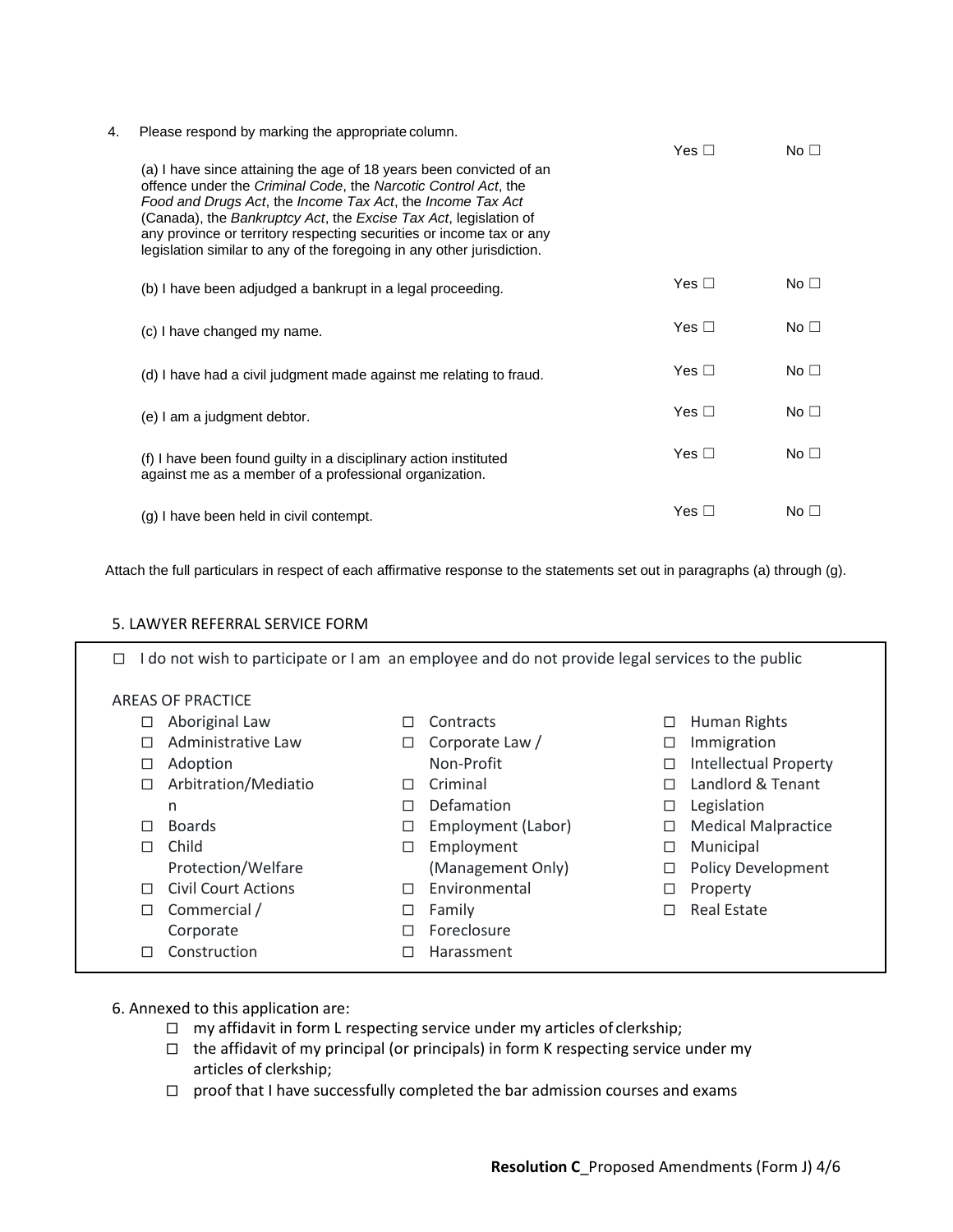required by the Executive of the Law Society;

- $\Box$  an Accountants Report in Form E or my Statutory Declaration in From F or a statement indicating that I am joining a partnership that, or becoming associated with a member who has filed a Certificate of Accountant and Member in Form V;
- $\Box$  if applicable, the insurance levy or my Insurance Exemption Certificate and Undertaking;
- $\Box$  if applicable, the assurance fund levy;
- □ the prescribed application, admission and annual fees.

## **PART D: DECLARATION OF APPLICANT AND AUTHORIZATION**

I DO  $\Box$  / DO NOT  $\Box$  I authorize the Law Society of Nunavut to make public the information I provided under "Part C: Professional Information" by making it available on the Law Society of Nunavut Website, in a public membership directory, and in response to direct requests from the public.

I DO  $\square$  / DO NOT  $\square$  consent to the Law Society of Nunavut sending me commercial electronic messages regarding upcoming professional development activities, consultations, and events, either on its own behalf, or on behalf of other organizations. I acknowledge that not all communications from the Law Society of Nunavut are commercial in nature, and that I will continue to receive official notices in accordance with the Legal Profession Act and the Rules of the Law Society of Nunavut.

 $\Box$  By checking the box, I hereby

- certify that the information I have provided in or annexed to this application is correct.
- undertake with the Law Society of Nunavut that I will, during my enrollment as a Regular, Restricted Appearance Certificate or Canadian Legal Advisor member, well and faithfully keep and perform all my obligations as a barrister and solicitor and as a member of the Society and abide by the *Legal Profession Act*, the *Rules of the Law Society of Nunavut*, and any code of conduct authorized or established by the Executive committee of the Law Society of Nunavut.
- authorize the Law Society of Nunavut to make enquiries concerning my background, character and fitness for admission, and I also authorize the disclosure of information about myself to the Law Society of Nunavut by any person or body possessing it, provided that such information will be used by the Law Society of Nunavut, and will otherwise be treated in strict confidence.
- acknowledge, pursuant to subsection 14(3) of the Legal Profession Act that the Law Society of Nunavut may disclose: my name, membership status, the name of my employer and any information regarding any findings of guilt for conduct discerning of discipline and any sanctions imposed; by making it available on the Law Society of Nunavut's website and in response to direct requests from the public.
- acknowledge that submitting this application electronically to the Law Society of Nunavut will be treated in the same manner as if I had signed and submitted it through other means.